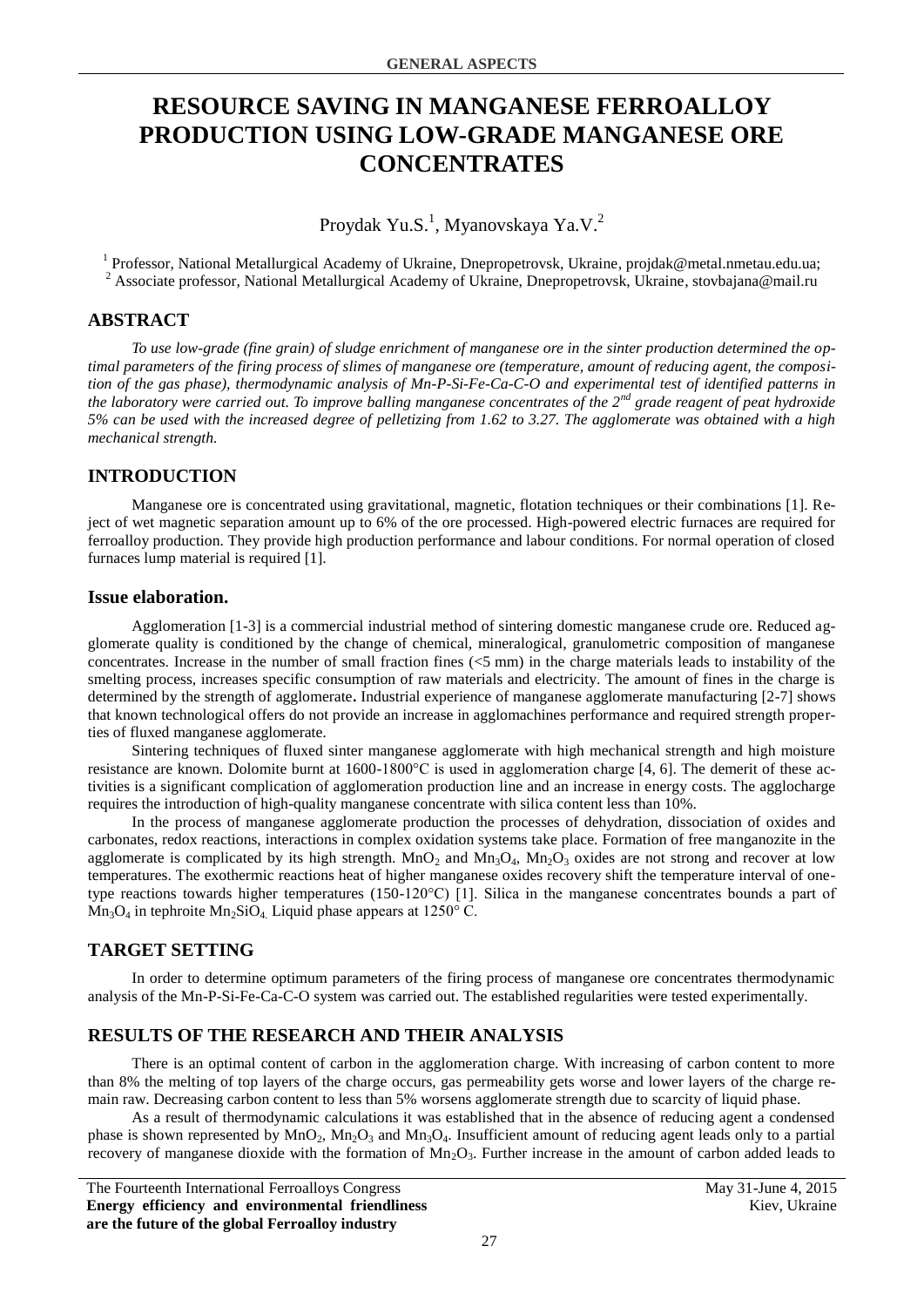the formation of hausmannite  $(Mn_3O_4)$  in the condensed phase. The maximum amount of  $Mn_3O_4$  is observed when 9.5% of carbon reducing agent is added. Further increase of the carbon content in the charge leads to the formation of MnO in the condensed phase. The maximum degree of recovery is achieved when 12-15% of reducing agent is added manganese oxide product.

The influence of temperature on the recovery rate of manganese compounds was studied at the optimal concentration of the reducing agent in the charge. Thermodynamic calculations showed that at low temperatures MnO oxide forms along the partially reduced  $Mn_3O_4$ . At a temperature of 800-900K in the condensed phase only a small amount of  $Mn<sub>3</sub>O<sub>4</sub>$  is left. The major amount of manganese compounds is represented by target product - MnO.

Agglomerate must have high strength, lumpiness, porosity and good reducibility at a given chemical composition. The use of manganese sludges in the agglomeration process is limited by their physical, physio-chemical properties and content of detrimental impurities [1]. Increase in sludge percentage in agglomeration charge requires increasing of permissible limit of sludge moisture for utilization in the agglomeration mixture, improving of slugs averaging in the agglomeration charge, ensuring of gas permeability of the sintered layer on the sintering strand and reducing dust ejection. Manganese slags should be agglomerated to improve gas permeability and obtain the pellets of the required shape and size.

During the development of the Nikopol manganese ore deposit the slurry pit of Ordzhonikidze Ore-dressing and Processing Plant was filled with the sludge of the manganese content of 10-12%. The second-quality concentrates of manganese ores benefication in Ordzhonikidze Ore-dressing and Processing Plant shows are characterized by granular sand structure. This complicates coking ability of agglocharge and does not allow obtaining required grain-size composition and strength properties during granulation. This further leads to a decrease in performance of agglomachine. The difficulties of using second-quality benefication consist in bad viscidity during pelletizing and briquetting.

The essence of pelletizing process is in the physico-chemical interaction of solid particles of the charge and liquid. Molecular forces appear at the input of liquid or colloidal substances. Capillary pelletizing mechanism is explained by the action of surface tension of liquid. Glutinous, or cementing, pelletizing mechanism is explained by the influence of molecular forces at the input of colloidal substances, glues. The main factor of the charge pelletizing is surface tension of moistening liquid, moistening angle of the material and dimensions of the capillary.

It is technologically difficult to use the influence of surface tension. Process water only with approximately the same value  $\sigma$  is currently used as a moistening liquid. Charge materials are wetted with water in different ways. Limestone and limonite are more wettable than hematite, magnetite and their concentrates. Coke is not practically wettable. To improve the process of pelletizing it is necessary to use materials which are well wettable by water; introduce finegrained materials into the charge; create optimal humidity in a pelletizing device; introduce colloidal additives into the charge or use ores with clayey waste rock. Changes of physico-chemical properties of wetting fluid can improve pelletizing of charge. A decrease in limiting wetting angle does not always lead to improved process of charge pelletizing.

The pelletizing degree of second-quality manganese concentrates following the conventional technique with additional wetting is 1.62, and the strength of granules is less than 1 kg per sample. Such material is almost not sintered, that limits their use in the charge for agglomeration. We found that the input of 5% peat reactant increased the pelletizing degree from 1.62 to 3.27. During the pelletizing on plate granulator with a plate diameter of 3 m with speed of 12 RPM the performance of 1.0-1.2 t/h was achieved; solid pellets were produced. The granules were being dried in normal conditions for 12 hours to increase their strength when transshipped.

In laboratory conditions of NMetAU peat reactant is tested when obtaining agglomerate from the charge which contains the second-quality concentrate – 73.53%; coke breeze – 7.35%; peat reactant – 4.41%; recycled material – 14.71%. The following conditions were provided for sintering: the height of the charge layer - 300 mm; pressure - 1000 mm of mercury; ignition time – 1.5 min; ignition temperature -  $1220^{\circ}$ C; time of sintering – 14.5 min; maximum temperature of sintering - 1360 $^0$ C; shrinkage - 80 mm. The quality of agglomerate obtained: the quality agglomerate output – 81.3%; impact strength – 3.0%; abrasion strength – 1.5%; chemical composition of finished agglomerate:  $Mn_{total}$ 28.72%, S – 0.211, C – 0.91%. When other binding materials are used (sulfite liquor, solution of flour, bentonite, etc.) high mechanical strength and increase in  $Mn_{total}$  content is not observed.

Morphological analysis of sintered mixture and input components was carried out by using raster electronic microscope NeoScope II (by Jeol, Japan) in high vacuum mode with acceleration voltage of 15 kV. Surveillance mode secondary electron image. Characteristic shape of sintering structures prior to and after sintering is shown in Fig. 1 and 2.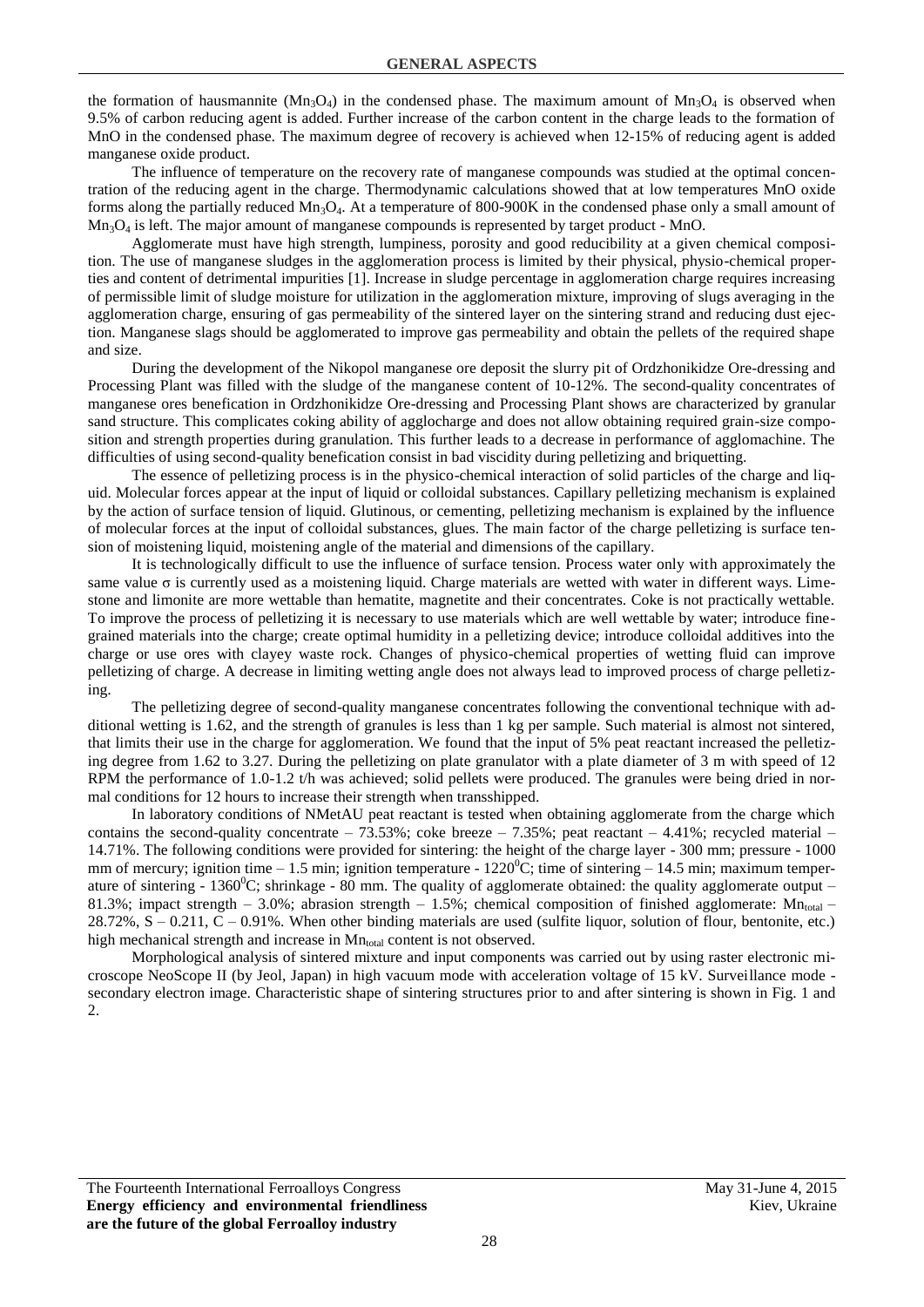



As can be seen from Figure 1, peat is quite evenly distributed between the grains of the initial charge mixture and creates conditions for the pelletizing of fine-grain fractions of the second-quality concentrate.



**Figure 2:** The structure of sintered mixture:  $a - x^2/4$ ;  $b - x^1/100$ ;  $c - x^1/1000$ ;  $d - x^2/1000$ 

During fractographic analysis fine structure of fracture of the sintered sample was found. Surface structure of destruction is characterized by pit microstructures. Characteristic relief is formed by the combination of individual facets. Such a structure occurs when the limit state is reached in local volumes, when obstacles to continuous deformation arise, where microvoids form. As stresses increase, microvoids grow, merge, and destruction takes place. Recesses in the form of pits on the fracture are formed which are interconnected by bridges. Different size of holes evidences different size of structure's grains. This is related to different dispersion of initial materials in the mixture.

The Fourteenth International Ferroalloys Congress May 31-June 4, 2015 **Energy efficiency and environmental friendliness are the future of the global Ferroalloy industry**

Kiev, Ukraine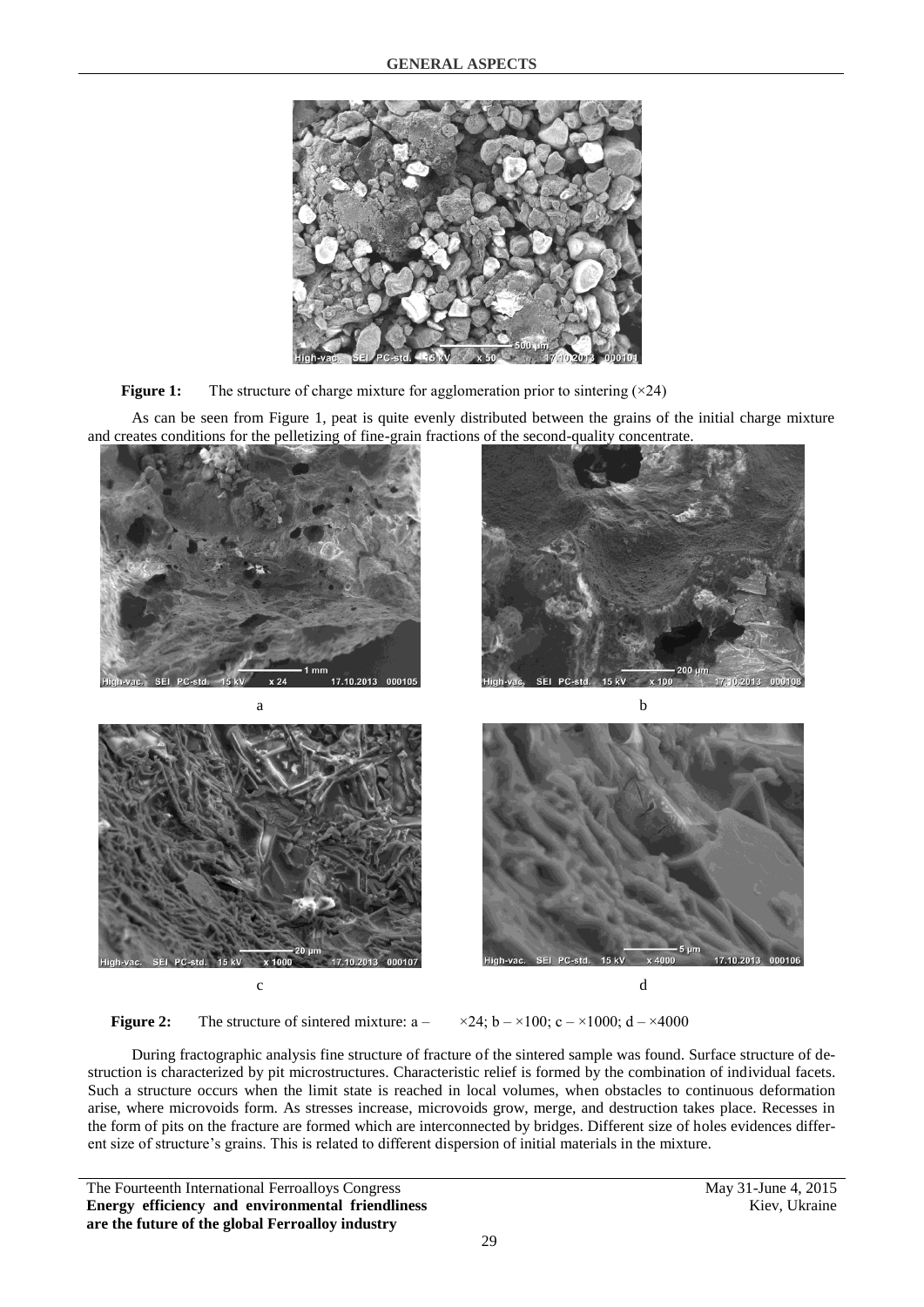On the "walls" of the cup and cone fracture strongly prolate holes are observed (Fig. 2, d). They are the result of material destruction along the surface of localized intense shift. Light structural component of the mixture (peat) is located at the grain boundaries (holes) and performs a connecting function between the largest dark grey structural components. In fracture surface structure macro- and micro proposity is found, which is also located at the grains (holes) boundaries. Based on the results of quantitative metallography, the minimum pore size is 20 microns. The pores of this size make up 57% of all pores. Peat (light structural component) links both coarse grain (pits) sized 300...450 micron (Fig. 2, b), and small grains (holes) sized 2.4...3.2 micron (Fig. 2, b). Thickness of peat bridges increases by 10 times if the grain size is increased by 100 times.

The organic substance of peat consists of plant residues of varying degrees of decomposition. The origin of peat is related to the accumulation of dead vegetation residues. The above-ground parts of plants are subject to humification and mineralized in the surface aerified layer of the bog by invertebrates, bacteria and fungi. Underground parts of the plants in an anaerobic environment are preserved in it and form a structural (fibrous) part of the peat. Elemental composition of peat: 50-60% of carbon, 5.0-6.5% of hydrogen, 30-40% of oxygen, 1-3% of nitrogen and 1.5-0.1% of sulfur in a hot mass. In the composition of peat organic mass the content of soluble substances is 1-5%, 2-10% of bitumens, 20- 40% of easy-hydrolyzed compounds, 4-10% of cellulose, 15-20% of humic acid, 5-20% of lignin.

In recent years, there has been a rapid growth in the number of studies in the field of chemistry of humic acids. This is due to their exceptional role in many geochemical, biological and biochemical processes. They are highly reactive and active ion exchange substances. They form strong bonds with many ions and molecules of substances, elements in the solutions, and also those included in the crystal structure of minerals [8-9]. These substances come into reaction with metal cations forming various types of bonds. These interactions are based on ion exchange processes. Humic acids stabilize soluble forms of silica. Critical time of gelation of silica decreases due to joint coagulation of silica sol and humic acids. Coagulation occurs due to increasing of the content of humic acids in solution and increasing of silica concentration in it. As a result, only slightly soluble products of mutual polycondensation are formed. In the process of joint coagulation of humic acids and soluble forms of silica slightly soluble organic units are formed. They perform structure-forming and water-retaining function [10]. This property of reactant peat is used in preparation for sintering of the second-quality concentrates on manganese ore benefication. When the concentrate and peat are both found in the mixture, this provides high lump-forming capacity.

#### **CONCLUSIONS**

The change in the few recent years of chemical, mineralogical and grain-size composition of manganese concentrates has led to reduced agglomerate quality and its production performance indicators. Experience of manganese ferroalloys production in powerful closed or hermetic electric furnaces testifies to the facts of instability of smelting modes, increased unit costs of raw materials and electricity with the increase in the number of small fraction fines (<5 mm) in the charge materials. Known technological suggestions do not provide the growth of agglomachines perforamce and required strength properties of fluxed manganese agglomerate.

Carbon-thermal reduction of oxide components of manganese concentrate depends on the input carbon and temperature. At a temperature of 800-900K in the condensed phase only a small amount of  $Mn_3O_4$  is left, the major part of manganese compounds is represented by target product - MnO.

At a given chemical composition agglomerate must have high strength, lumpiness, porosity and good reducibility. The use of low-grade manganese concentrates in the agglomeration process is limited by their physical, physicochemical properties and content of detrimental impurities. The second-quality concentrate of Ordzhonikidze Oredressing and Processing Plant has granular sand structure, does not provide a good enough lump-forming capacity of agglomeration mixture and does not allow obtaining during granulation of required grain-size composition and strength properties.

In laboratory conditions of NMetAU the agglomerate was obtained from the second-quality concentrate and experimental bound. The quality agglomerate output amounted to 81.3%; impact strength – 3.0%; abrasion strength – 1.5%; chemical composition of finished agglomerate:  $Mn_{total} - 28.72\%$ , C – 0.91%.

In the fractographical analysis of sintered samples the fine fracture structure is found. Destruction surface structure is characterized by pit microstructure. Microivodes form in the local volumes. As the voltages increase, the microivodes extend, merge and decay. Peat bounds both coarse grains (pits) sized 300…450 microns and fine grains (holes) sized 2.4…3.2 microns that leads to the increased strength of the agglomerate obtained.